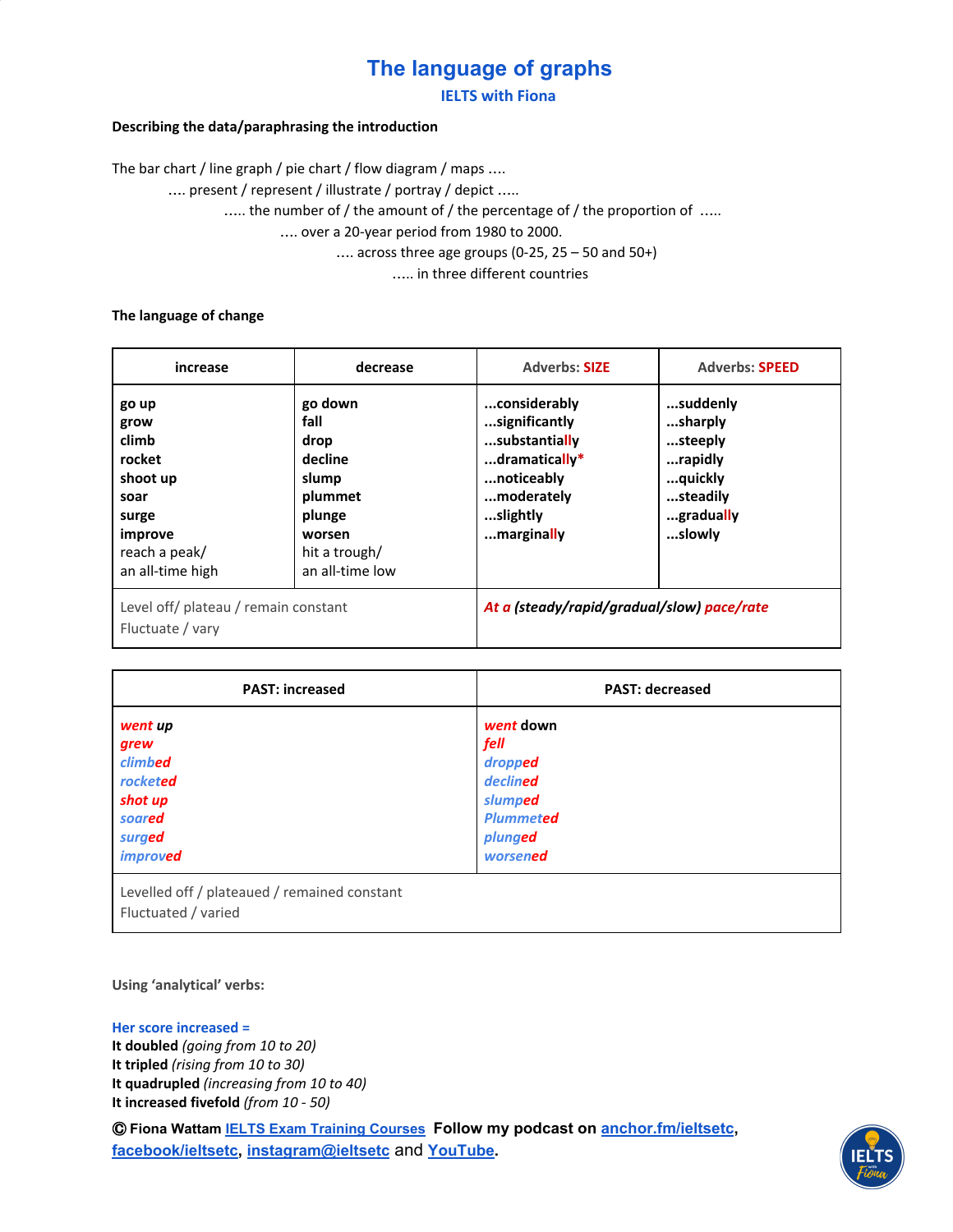**IELTS with Fiona**

#### **Her score decreased =**

**It halved** *(falling from 20 to 10)* It decreased **by a third**

**No change: Her score...**

- remained stable/steady/constant/unchanged
- did not change
- stabilized/levelled off
- stagnated
- saw very little change

### **Using verb + adverbs or adjective + nouns:**

Her score increased dramatically There was a dramatic increase in her score.

Her score fell suddenly There was a sudden fall in her score.

Her score rose gradually. There was a gradual rise in her score.

Her score declined slowly. There was a slow decline in her score.

#### **Writing an overview**

It is clear from the charts that, of the 6 sports considered, football is the most popular amongst boys, while table tennis is the least popular. With girls, on the other hand, participation rates are highest for swimming and very few take part in cycling.

The most noticeable features of the data presented are that football is by far the most popular sport amongst boys, and that the other sports, though less popular overall, are generally speaking equally popular amongst both girls and boys.

In brief, the data suggests that most people prefer pop music although this tends to decline as people get older.

#### **Identifying the subject**

Turning to / Let's look at / As for / As regards I will deal with the 6 different sports in order of popularity / importance. First, let's consider the US. China, on the other hand … As for Japan, it is the second largest producer of … Turning to Europe, it can be clearly seen that … As regards the other countries, the data indicates that …

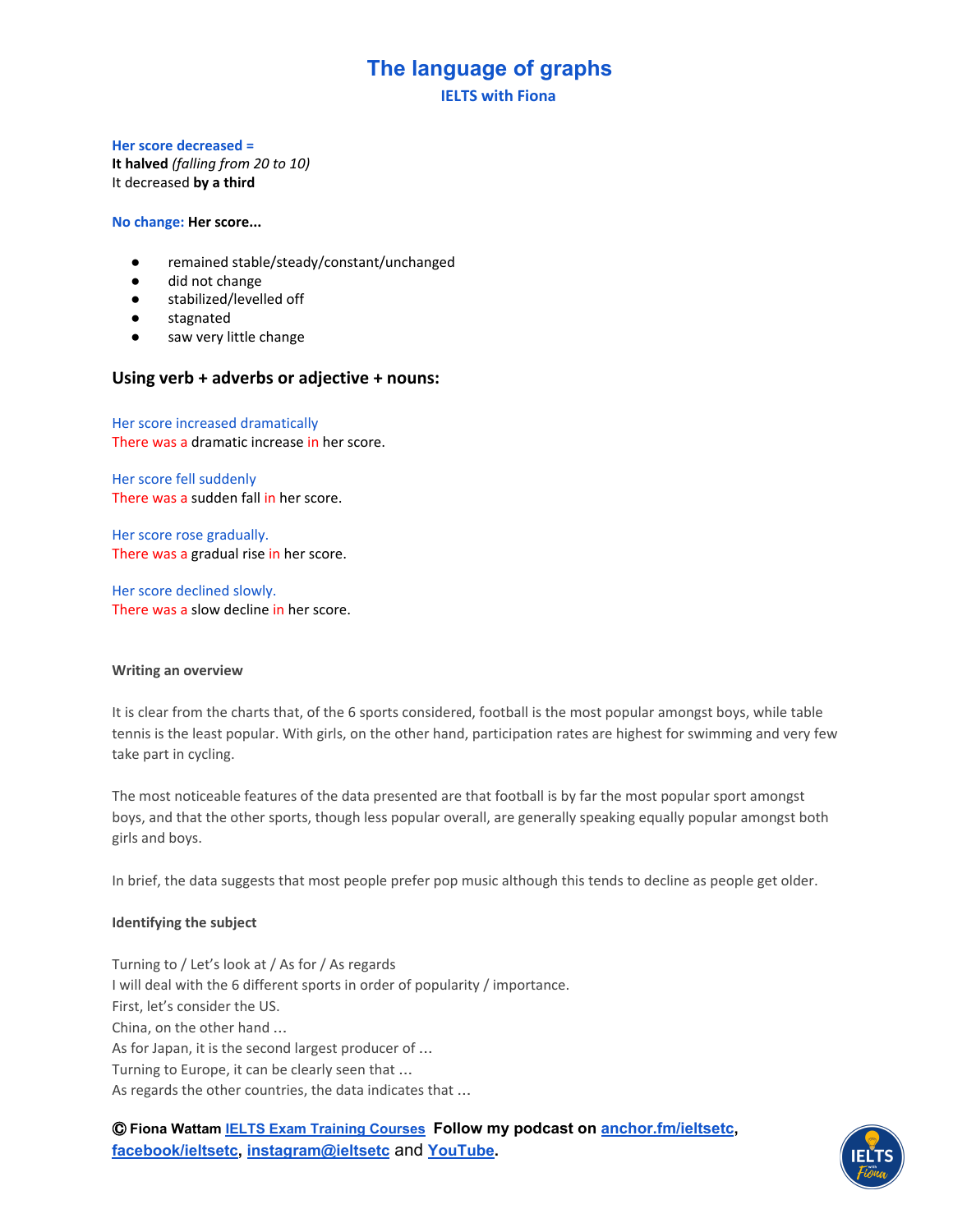**IELTS with Fiona**

#### **Proportion**

China **accounts for** 70% of TV production.

Most / Nearly all / Very few / Hardly any…. of the TVs produced worldwide are accounted for by European companies.

Less than a third of all TVs are produced in Japan – a quarter / two-thirds / three-quarters.

The USA **represents** more than half the number of TVs manufactured worldwide.

Women **make up/account for/represent/constitute/comprise/form** the majority of the workforce. The majority of the workforce is **composed of/made up** of women.

### **Stand at / reach / reach a peak of**

In 2000, the average house price stood at £100,000. It reached a peak of £150,000 in 2011 before falling back to £130,000 by the end of the decade. It is expected to reach £150,000 again in early / late / mid 2025.

#### **Rise and Fall in sentences**

Generally speaking, in the first part of the period in question there was a steady increase in the number of people who did active sports, though the rate levelled off after 2005. Thereafter, participation fluctuated at around 35% until 2008, when there was a sharp increase in sports club membership. The increase was however only temporary and by 2010 the figure had fallen back to 33%. It is expected to remain unchanged in the foreseeable future.

#### **Data**

In 1999, unemployment stood at 8%, rising to 9% the following year. In 2001, the number of people out of work peaked at 10%, before falling back to 7% in 2002. Japan and China produce most of the TVs in the world (56% and 38% respectively).

### **Comparison**

He is (much / slightly) taller than me. I'm not (nearly / quite) as tall as him. I am as tall as him. We are as tall as each other He has (a lot / slightly) more free time then me. I don't have (quite / nearly) as much free time as him. He has made (a lot / a few) more mistakes than me. I haven't made (nearly / quite) as many mistakes as him.

#### **Qualification**

China is (considerably / significantly / noticeably / markedly) bigger than …. There is a (significant / considerable / noticeable / marked) difference between China and Japan.

#### **Approximation**

Approximately 50% of boys / (Somewhere) in the region of two-thirds of all the men surveyed / Roughly a quarter of university students

**Grammar**